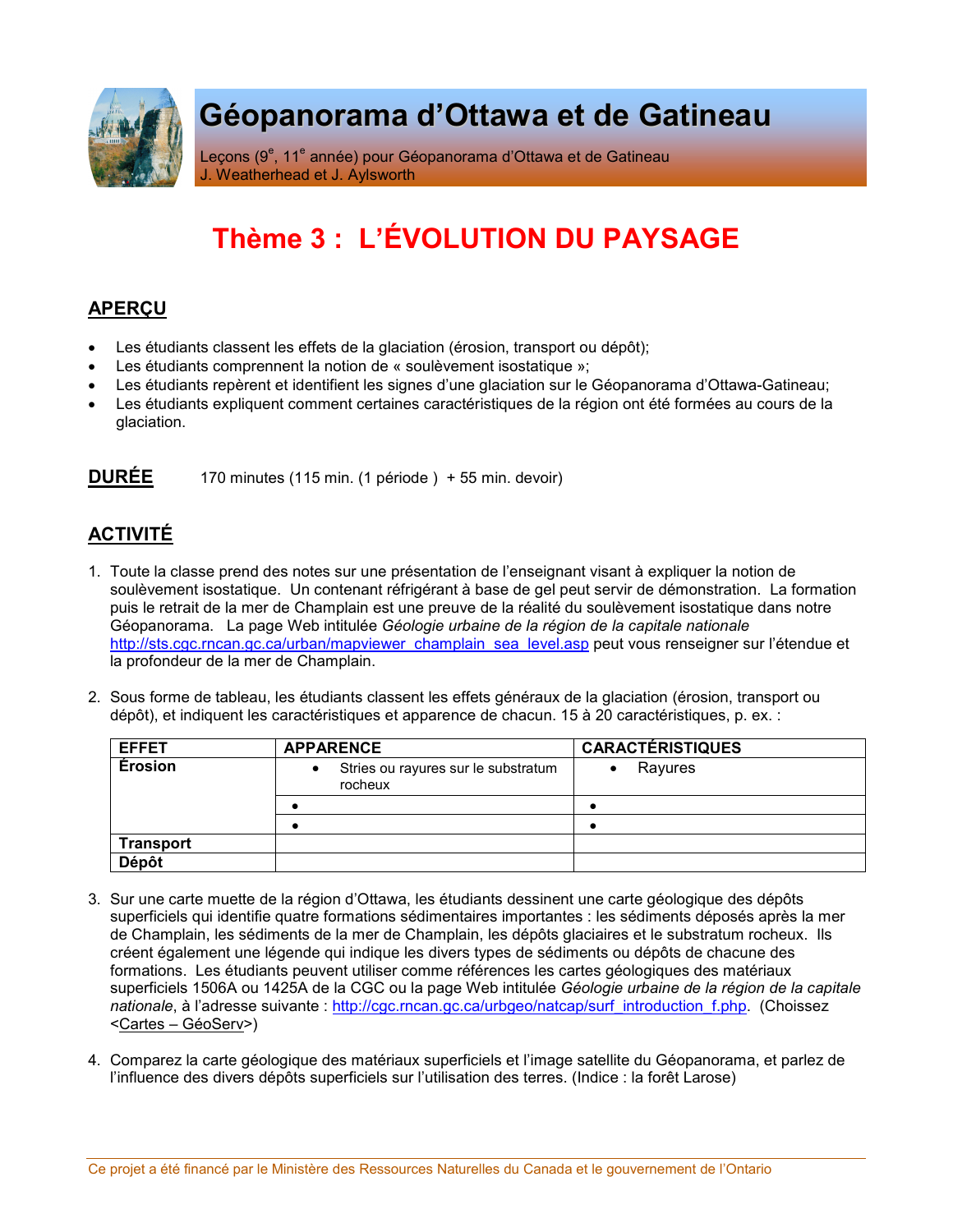5. Les étudiants dessinent ou indiquent sur leur carte (activité 3), à l'aide de l'affiche, des cartes ou du site Web mentionné ci-dessus, l'emplacement d'un exemple des signes suivants de glaciation :

| déversoir       | kame           | terrasses fluviales (sable)                 |
|-----------------|----------------|---------------------------------------------|
| delta           | plaine marine  | anciens chenaux de la rivière des Outaouais |
| esker           | drumlin        | plages de la mer de Champlain               |
| dépôt de tourbe | plaine de till | glissement de terrain (argile à Leda)       |

6. Devoir : à l'aide de leur livre de cours, les étudiants définissent et expliquent la formation de chacune des caractéristiques de l'activité 6. Référence au livre de cours.